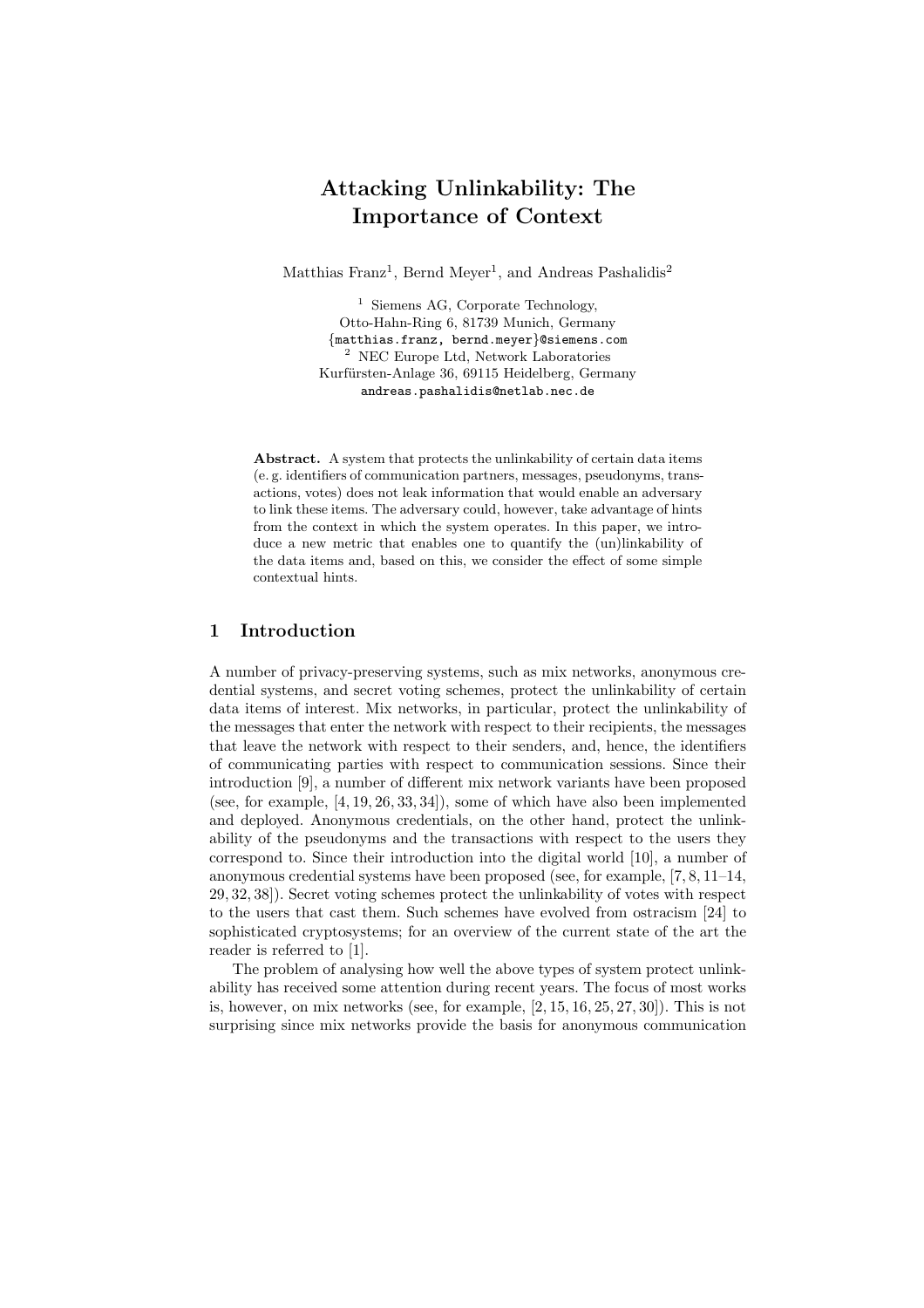and are, as such, necessary for preserving privacy in a number of settings, including the setting of anonymous credentials [17] and, sometimes, the setting of voting systems (see, for example, [6]).

An adversary that wishes to link the protected items may use information that is leaked by the system during its operation, or hints from the environment in which the system operates. In contrast to existing literature, the focus of this paper is on the latter. That is, we study a number of simple contextual hints and their effect on unlinkability. Our results apply to all types of unlinkabilityprotecting system, including mix networks, anonymous credentials, and secret voting schemes. The rest of the paper is organised as follows. Section 2 introduces the metric for unlinkability that is used throughout the paper. Section 3 examines seven different types of hint and their effect on unlinkability. Finally, Section 4 concludes.

## 2 Measuring unlinkability

Consider a set of elements A and a partition  $\pi \vdash A$  of that set. Note that we do not distinguish between  $\pi$  and the equivalence relation it defines. In the sequel, we write  $a_1 \equiv_{\pi} a_2$  if the elements  $a_1, a_2 \in A$  lie in the same equivalence class of  $\pi$ , and  $a_1 \neq \pi$  a<sub>2</sub> otherwise. Let  $\tau \vdash A$  denote a 'target' partition, chosen uniformly at random. We use entropy as a metric for unlinkability. That is, the unlinkability of the elements in a set  $A$  against an adversary  $A$  is defined as

$$
U_A(\mathcal{A}) = -\sum_{\pi \in \Pi} \Pr(\pi = \tau) \log_2(\Pr(\pi = \tau)),
$$

where  $\Pi = \{P : P \vdash A\}$  denotes the set of partitions of A and  $Pr(\pi = \tau)$ denotes, in A's view, the probability that  $\pi$  is the target partition  $\tau$ . We further define the *degree* of unlinkability of the elements in A against an adversary  $A_H$ with access to a hint H about  $\tau$  as

$$
\mathcal{D}_A(\mathcal{A}_H)=\frac{\mathcal{U}_A(\mathcal{A}_H)}{\mathcal{U}_A(\mathcal{A}_\emptyset)},
$$

where  $\mathcal{A}_{\emptyset}$  denotes the adversary without any hints. That is,  $\mathcal{A}_{\emptyset}$  knows A but has no information about  $\tau$ . The set of candidate partitions for  $\mathcal{A}_{\emptyset}$  is therefore  $\Pi_A(\mathcal{A}_{\emptyset}) = \Pi$ , i. e. the set of all partitions of A. The number  $|\Pi_A(\mathcal{A}_{\emptyset})| = B_{\perp A}$ of such partitions, a Bell number [3, 35], is given by the recursive formula

$$
B_{n+1} = \sum_{k=0}^{n} \binom{n}{k} B_k \tag{1}
$$

where  $B_0 = 1.3$  Since  $\tau$  is chosen uniformly at random, the unlinkability of the elements in A is therefore at its maximum, i.e.  $\mathcal{U}_A(\mathcal{A}_{\emptyset}) = \log_2(B_{|A|})$  bits. This

 $\frac{3}{3}$  The first few Bell numbers are 1, 1, 2, 5, 15, 52, 203, 877, 4140, 21147.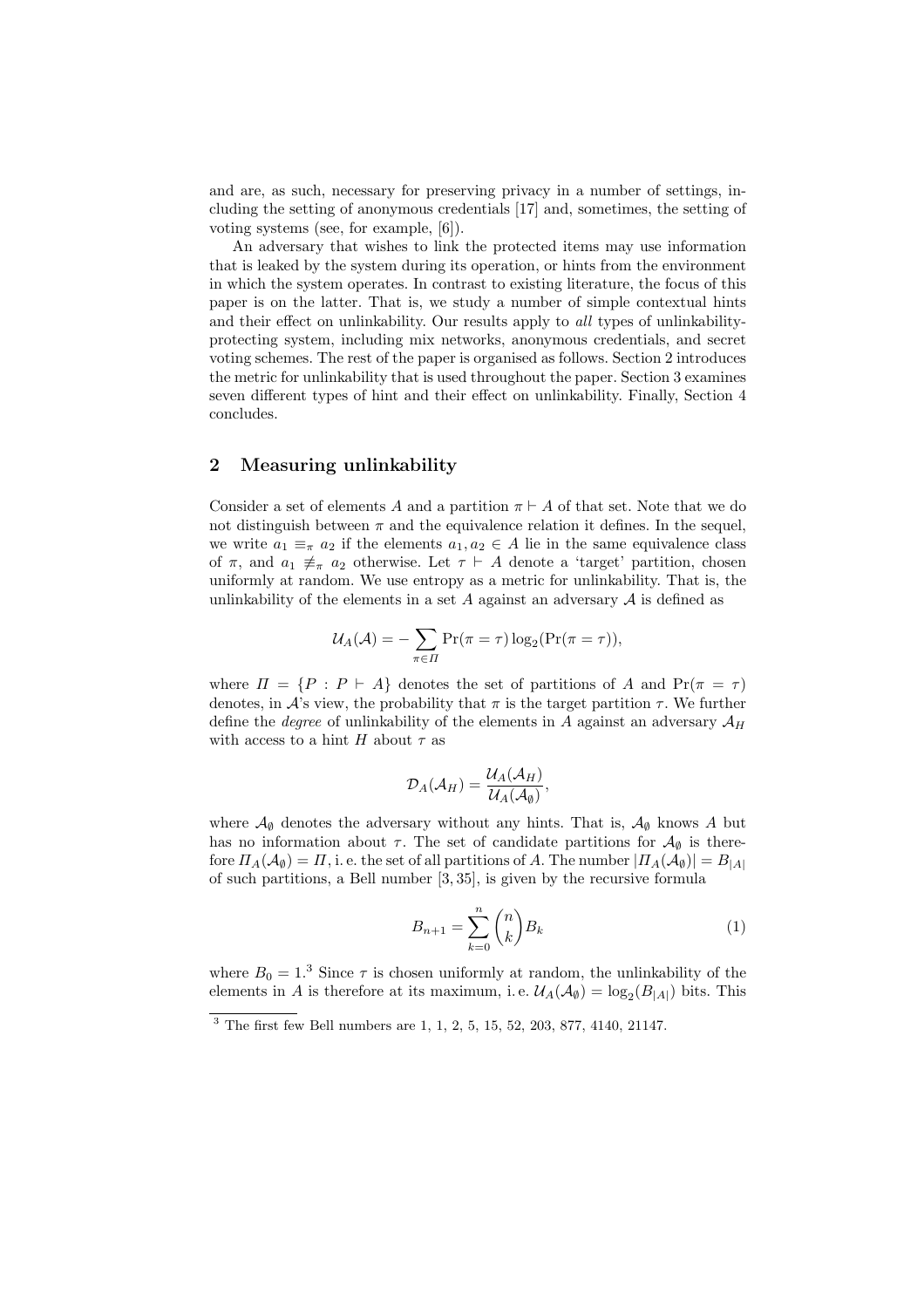is the best case from a privacy point of view: all partitions of A are equally likely to be the target partition  $\tau$ .

Remark 1: In the setting of unlinkability-protecting systems, the goal of the adversary is to identify a target partition from an 'anonymity set' of candidate partitions. The fact that the information-theoretic metric we use for unlinkability is identical to the metric introduced for anonymity in [18, 36], is therefore natural.

**Remark 2:**  $\mathcal{U}_A$  is a measure of the information that is contained in the probability distribution that the adversary assigns to the set of all partitions of A. Since we assume that  $\tau$  is selected uniformly at random, this distribution is, a priori, uniform. However, a hint may enable the adversary to change his view such that, a posteriori, some partitions are more likely than others. The hints we consider in this paper enable the adversary to exclude a number of candidate partitions (i.e. to reduce the size of the 'anonymity set') while the remaining partitions remain equally likely.

Example: Consider an anonymous help line where a clerk offers advice over the telephone. Suppose that, one day, the clerk receives four calls, denoted  $A =$  $\{\lambda_1, \lambda_2, \lambda_3, \lambda_4\}$ . Without any additional information, all  $B_4 = 15$  partitions of A constitute valid ways to link these calls. Since without any additional information all these partitions are equally likely, the unlinkability of the calls is, in this case,  $\log_2(15) \simeq 3.9$  bits, and the degree of unlinkability is  $\log_2(15)/\log_2(15) = 1$ .

The clerk, however, has some additional information: he realised that the calls  $\lambda_1$  and  $\lambda_2$  were made by men, and that the calls  $\lambda_3$  and  $\lambda_4$  by women (however, the clerk does not know whether or not the same person called twice). This hint effectively rules out all partitions where  $\lambda_1$  or  $\lambda_2$  appears in the same equivalence class as  $\lambda_2$  or  $\lambda_4$ . In particular, only four partitions remain valid, namely  $\{(\lambda_1, \lambda_2), (\lambda_3, \lambda_4)\}, \{(\lambda_1, \lambda_2), (\lambda_3), (\lambda_4)\}, \{(\lambda_3, \lambda_4), (\lambda_1), (\lambda_2)\}, \text{ and } \{(\lambda_1), (\lambda_2),$  $(\lambda_3),(\lambda_4)$ . Since these four partitions are equally likely, the unlinkability of the calls is, in this case,  $log_2(4) = 2$  bits, and the degree of unlinkability is  $\log_2(2) / \log_2(15) \simeq 0.52.$ 

## 3 The importance of context

In this section, we examine seven types of hint that an adversary may obtain from the operational context of the system. In particular, we examine hints that reveal to the adversary (a) the number of equivalence classes in  $\tau$ , (b) the cardinality of equivalence classes in  $\tau$ , (c) the fact that all equivalence classes in  $\tau$  have a given cardinality, (d) a 'reference partition' the equivalence classes of which have exactly one representative in each equivalence class in  $\tau$ , (e) a set of element pairs that are equivalent in  $\tau$ , (f) a set of element pairs that are not equivalent in  $\tau$ , and (g) a combination of (e) and (f).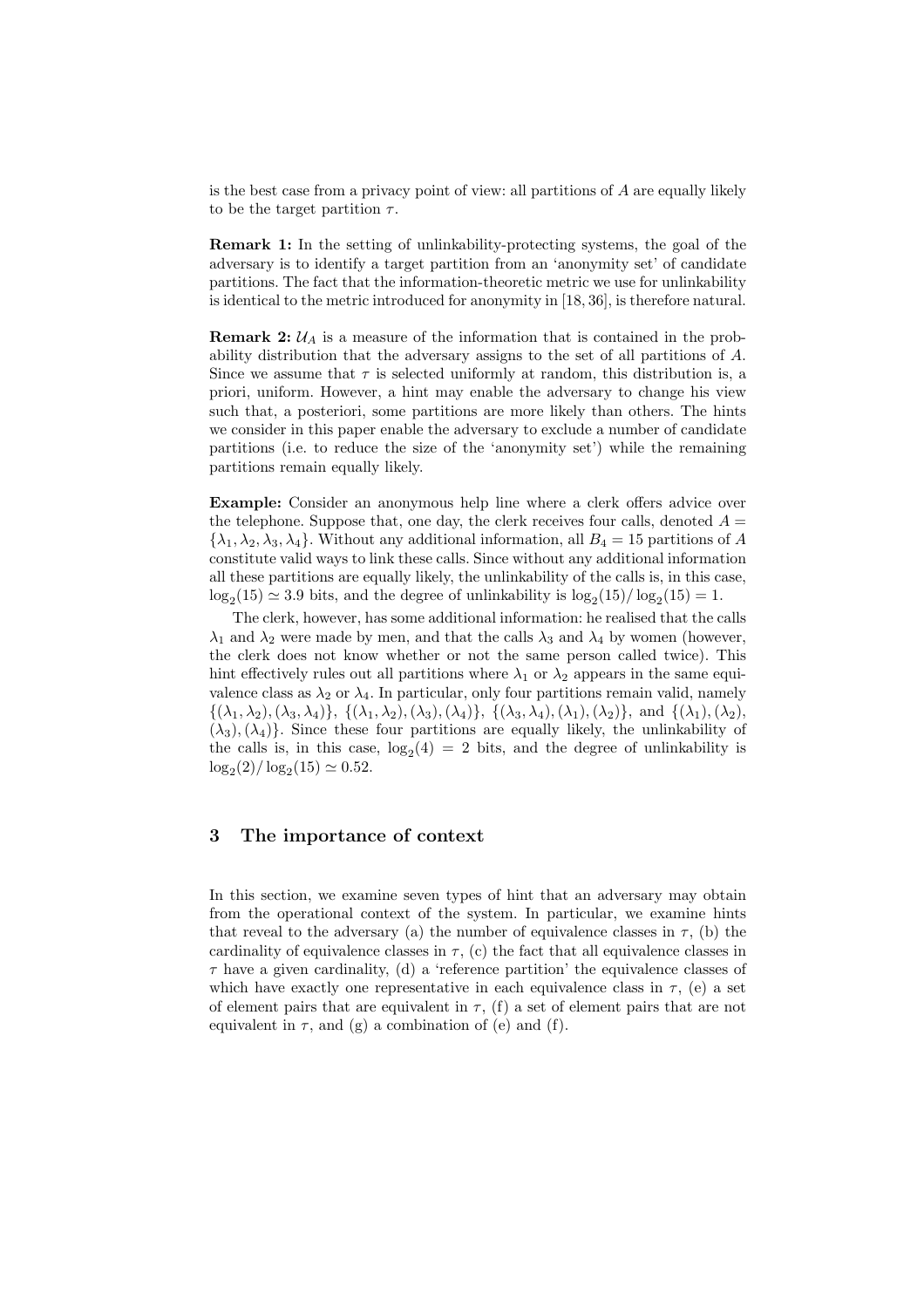#### 3.1 The number of equivalence classes

Consider an adversary  $\mathcal{A}_{H_1}$  with a hint  $H_1 = (\alpha)$ , where  $\alpha \in \mathbb{N}$  and  $1 \leq \alpha \leq |A|$ , that reveals how many equivalence classes  $\tau$  has.  $\mathcal{A}_{H_1}$  can restrict its attention to  $\Pi_A(\mathcal{A}_{H_1}) = \{P : P \vdash A, |P| = \alpha\},\$ i. e. the partitions that divide A into exactly  $\alpha$  equivalence classes. The number of such partitions, which is a Stirling number of the second kind [22], is given by

$$
|II_A(\mathcal{A}_{H_1})| = \frac{1}{\alpha!} \sum_{k=0}^{\alpha} (-1)^k {\binom{\alpha}{k}} (\alpha - k)^{|A|}.
$$

Since  $\tau$  is chosen uniformly at random, the unlinkability of the elements in A is  $\mathcal{U}_A(\mathcal{A}_{H_1}) = \log_2(|\Pi_A(\mathcal{A}_{H_1})|)$  bits. Figure 1 shows the degree of unlinkability  $\mathcal{D}_A(\mathcal{A}_{H_1})$  as a function of |A|.



Fig. 1: Degree of unlinkability  $\mathcal{D}_A(\mathcal{A}_{H_1})$  of elements in a set A as a function of  $|A|$ , if it is known that they must be divided into  $\alpha$  equivalence classes.

How to obtain this hint: The number  $\alpha$  typically is the number of users in a system. In the setting of mix networks, this number may be known to the operator of the network if users are required to register themselves or pay a fee. Otherwise, obtaining such a hint may be tricky due to the possibility of sybil attacks [20]. Whether or not it is straightforward to obtain this hint in the setting of anonymous credentials depends on the application. In the case of cash, for example, the financial institution is very likely to know how many users participate in the system. Similarly, in the case of demographic or personal credentials (such as age certificates or driving licences), the issuing authority is also likely to know the number of users in the system. In the setting of secret voting, there exist multiple ways to obtain the number of voters. The number of casted ballots, for example, may be conclusive about the number of voters.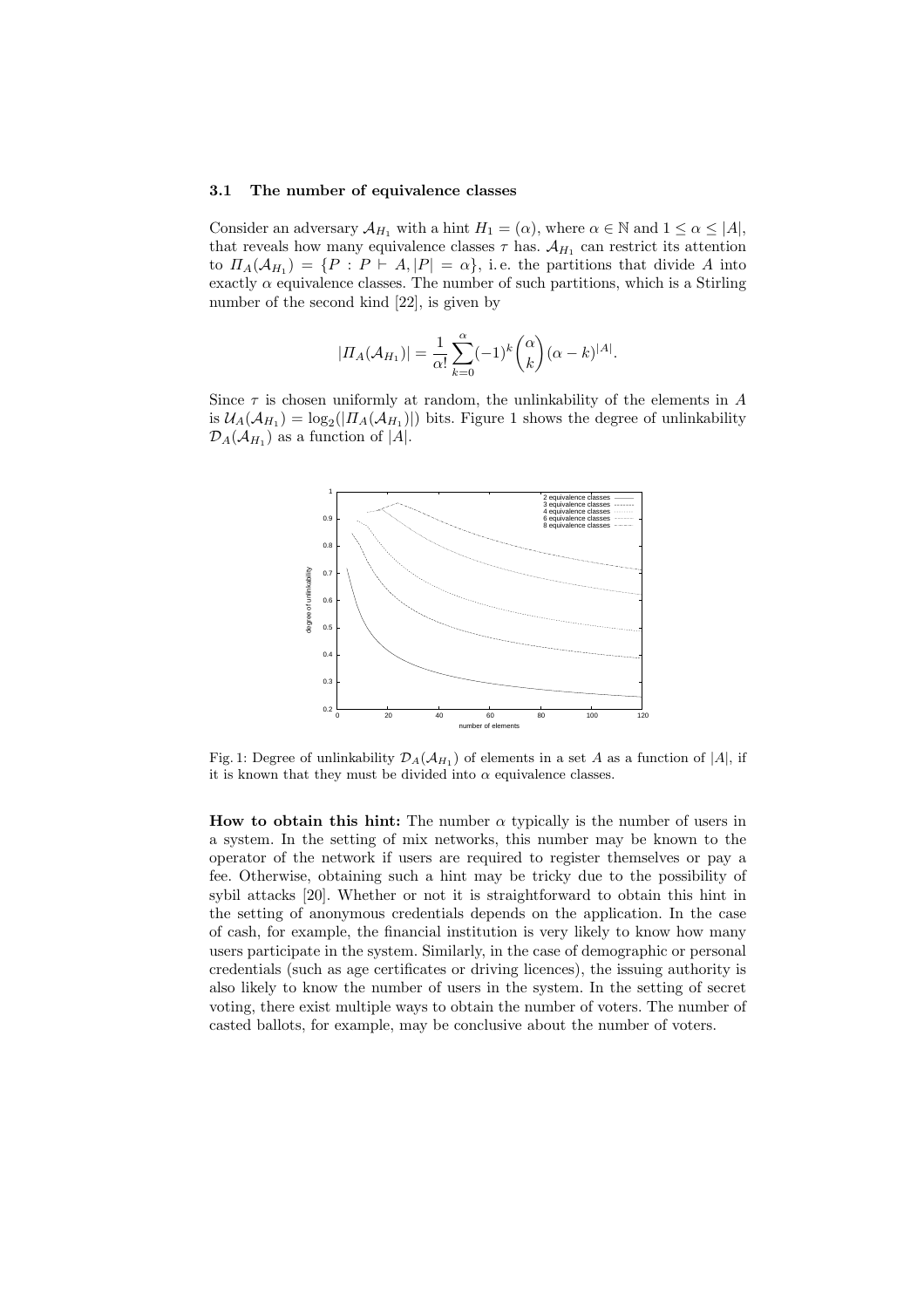#### 3.2 The cardinality of equivalence classes

Consider an adversary  $\mathcal{A}_{H_2}$  with a hint  $H_2 = (\beta_1, \beta_2, \dots, \beta_\alpha)$ , where  $\sum_{i=1}^{\alpha} \beta_i =$ |A| and  $1 < \alpha <$ |A|, that reveals the sizes of the equivalence classes in  $\tau$ . That is, if  $\tau = \{T_1, T_2, \ldots, T_{\alpha}\} \vdash A, H_2$  reveals that  $|T_1| = \beta_1, |T_2| = \beta_2$ , and so on.  $\mathcal{A}_{H_2}$ can restrict its attention to  $\Pi_A(\mathcal{A}_{H_2}) = \{P : P = \{T_1, T_2, \dots, T_\alpha\} \vdash A, \forall 1 \leq i \leq I\}$  $\alpha$ ,  $|T_i| = \beta_i$ , i.e. the partitions that divide A into exactly  $\alpha$  equivalence classes with cardinalities  $\beta_1, \beta_2, \ldots, \beta_\alpha$ . The number of such partitions is given by

$$
|\Pi_A(\mathcal{A}_{H_2})| = \frac{|A|!}{\prod_{i=1}^{\alpha}(\beta_i!) \prod_{i=1}^{|A|}(\gamma_i!)}
$$
(2)

where, for all  $1 \leq i \leq |A|$ ,  $\gamma_i = |\{\beta \in H_2 : \beta = i\}|$  (for a proof see Appendix B). That is,  $\gamma_i$  is the number of equivalence classes in  $\tau$  that have cardinality *i*. Since  $\tau$  is chosen uniformly at random, the unlinkability of the elements in A is  $\mathcal{U}_A(\mathcal{A}_{H_2}) = \log_2(|\Pi_A(\mathcal{A}_{H_2})|)$  bits. It is perhaps worth noting that there exist hints of type  $H_2$  which do not reveal any information as to whether any two given elements are equivalent or not. This is in contrast to what is claimed in [37] (see Appendix A).

As a special case, consider an adversary  $\mathcal{A}_{H_3}$  with a hint  $H_3 = (\alpha)$ , where  $\alpha \in \mathbb{N}$  divides |A|, that reveals the fact that  $\tau$  has  $\alpha$  equivalence classes of the same cardinality  $|A|/\alpha$ .  $\mathcal{A}_{H_3}$  can restrict its attention to  $\Pi_A(\mathcal{A}_{H_3}) = \{P :$  $P \vdash A, \forall p \in P, |p| = |A|/\alpha$ , i.e. the partitions that divide A into exactly  $\alpha$ equivalence classes of equal cardinality  $|A|/\alpha$ . The number of such partitions is given by

$$
|II_A(\mathcal{A}_{H_3})| = \frac{|A|!}{\alpha!((|A|/\alpha)!)^\alpha}
$$
\n(3)

(for a proof see Appendix B). Since  $\tau$  is chosen uniformly at random, the unlinkability of the elements in  $A$  is  $\mathcal{U}_A(\mathcal{A}_{H_3}) = \log_2(|\Pi_A(\mathcal{A}_{H_3})|)$  bits. Figure 2 shows the degree of unlinkability  $\mathcal{D}_A(\mathcal{A}_{H_3})$  as a function of |A|.

How to obtain this  $\text{hint:}^4$  In the setting of mix networks, this hint may be obtained if it is known how many messages each user sends in each session. In the setting of anonymous credentials, it is possible to obtain this hint if it is known how many pseudonyms each user has. In the setting of secret voting, this hint may be obtained if it is known how many ballots each user casted.

#### 3.3 A reference partition

Consider an adversary  $\mathcal{A}_{H_4}$  with a hint  $H_4 = (\rho)$ , consisting of a 'reference partition'  $\rho = \{R_1, R_2, \ldots, R_{|A|/\alpha}\} \vdash A$  such that, for all  $1 \leq i \leq |A|/\alpha$ ,  $|R_i| = \alpha$ (note that  $\alpha$  divides  $|A|$ ), and that reveals the fact that each of the equivalence classes of  $\tau$  contains exactly one element from  $R_i$ .  $\mathcal{A}_{H_4}$  can restrict its attention to  $\Pi_A(\mathcal{A}_{H_4}) = \{P : P \vdash A, P \text{ is a transversal of } \rho\}, \text{ i.e. the partitions that }$ 

 $\overline{4}$  This paragraph refers to hints of both type  $H_2$  and  $H_3$ .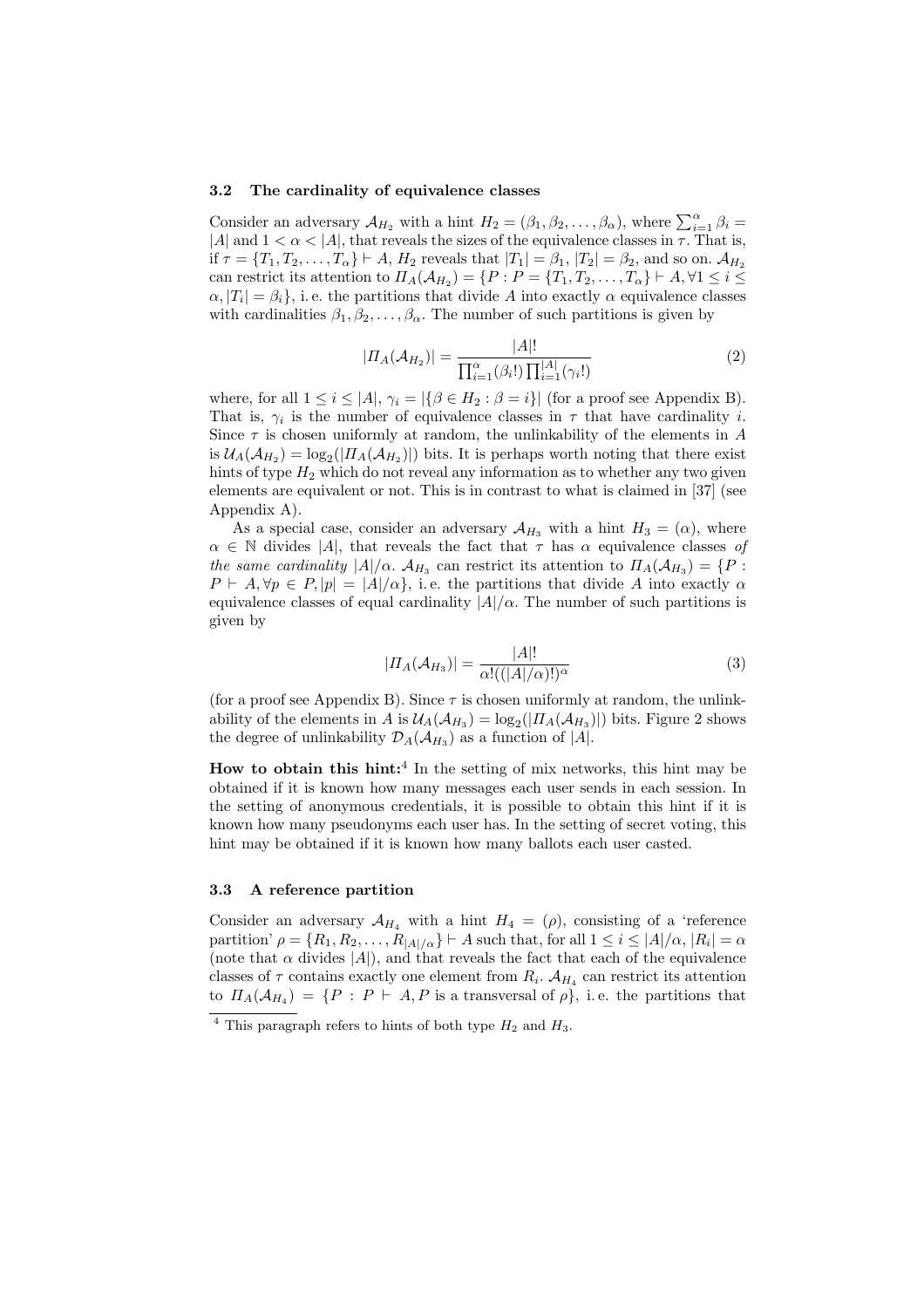

Fig. 2: Degree of unlinkability  $\mathcal{D}_A(\mathcal{A}_{H_3})$  of elements in a set A as a function of  $|A|$ , if it is known that they must be divided into  $\alpha$  equivalence classes of equal cardinality  $|A|/\alpha$ .

divide A into  $\alpha$  equivalence classes of equal cardinality  $|A|/\alpha$ , where each class contains exactly one element from each of  $R_1, R_2, \ldots, R_{|A|/\alpha}$ . The number of such partitions is given by

$$
|\Pi_A(\mathcal{A}_{H_4})| = (\alpha!)^{(|A|/\alpha)-1} \tag{4}
$$

(for a proof see Appendix C). Since  $\tau$  is chosen uniformly at random, the unlinkability of the elements in A is  $\mathcal{U}_A(\mathcal{A}_{H_4}) = \log_2(|\Pi_A(\mathcal{A}_{H_4})|)$  bits. Figure 3 shows the degree of unlinkability  $\mathcal{D}_A(\mathcal{A}_{H_4})$  as a function of |A|.



Fig. 3: Degree of unlinkability  $\mathcal{D}_A(\mathcal{A}_{H_4})$  of elements in a set  $A$  as a function of  $|A|$ , if it is known that they must be divided into  $\alpha$  equivalence classes of equal cardinality  $|A|/\alpha$ , such that each class contains exactly one element from each equivalence class of a given partition.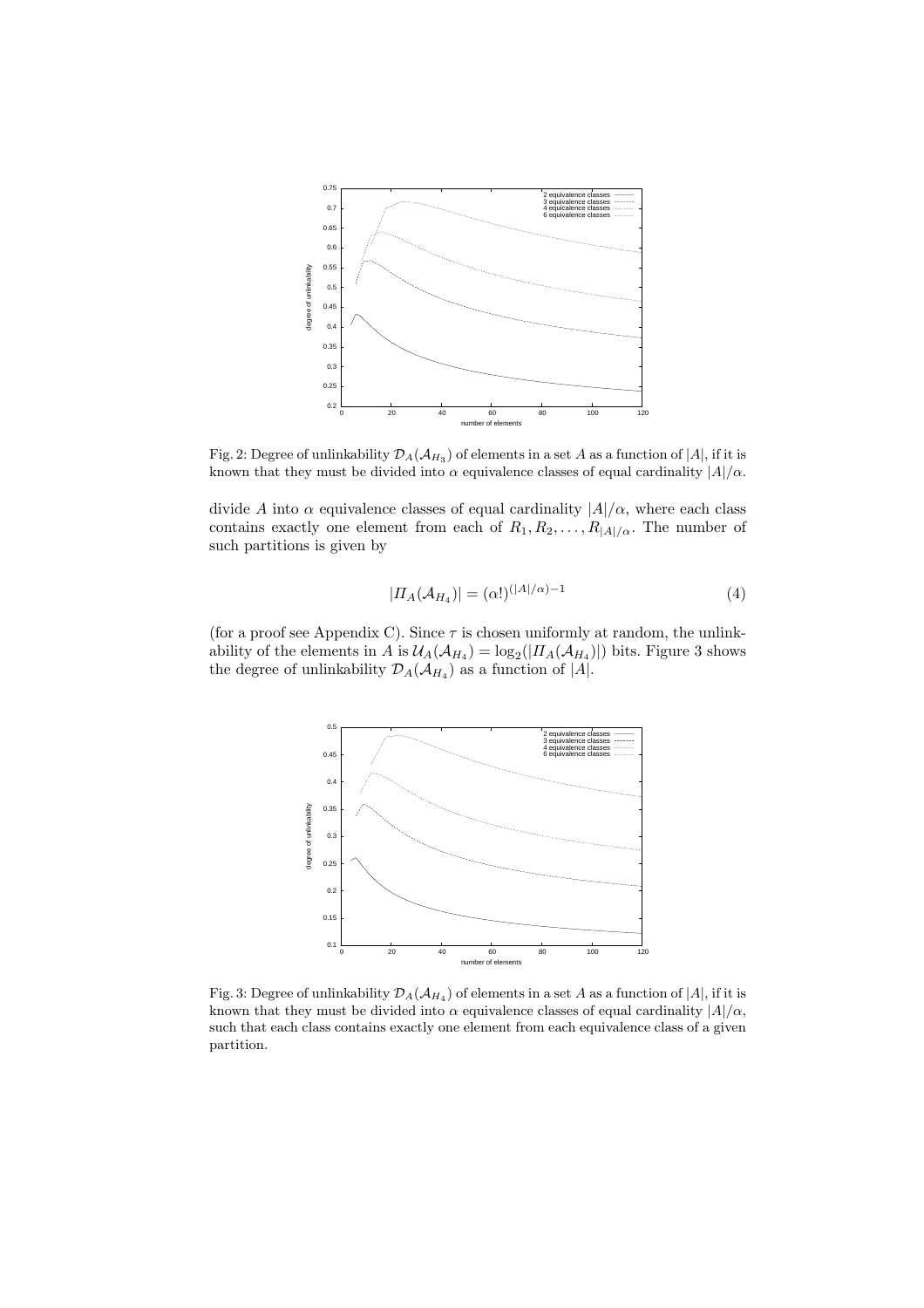How to obtain this hint: In the setting of mix networks this hint may be obtained if each of the  $\alpha$  users sends exactly one message through the network in  $\beta$  communication sessions. An adversary that wishes to divide the set of messages that leave the network (there are  $\alpha \cdot \beta$  of them) into  $\alpha$  subsets of equal cardinality  $\beta$ , such that each subset contains the messages sent by a single user, can construct a reference partition  $R_1, R_2, \ldots, R_\beta$  by grouping the messages that leave the network according to communication sessions (i. e. such that, for all  $1 \leq i \leq \beta$ ,  $R_i$  contains the messages that leave the network in session i). In the setting of anonymous credential systems, this hint may be obtained if each user has established exactly one pseudonym with each organisation in the system; an adversary that controls the organisations knows the reference partition as a side effect of normal operation. In the setting of secret voting, this hint may be obtained in special cases, such as the case of a combined election where each of the  $\alpha$  voters is asked to answer  $\beta$  different questions on separate ballots. An adversary that wishes to divide the set of casted ballots (there are  $\alpha \cdot \beta$  of them) into  $\alpha$  subsets of equal cardinality  $\beta$ , such that each subset contains the ballots casted by a single user, can construct a reference partition by grouping the ballots according to the question they correspond to.

#### 3.4 Breach of privacy: linking case

Consider an adversary  $\mathcal{A}_{H_5}$  with a hint  $H_5 = (L)$ , where the set L consists of distinct pairs  $\{a_1, a_2\} \subseteq A$ , and that reveals the fact that, for all  $\{a_1, a_2\} \in L$ ,  $a_1 \equiv_\tau a_2$ . Note that  $|L| \leq |A|(|A|-1)/2$ .  $\mathcal{A}_{H_5}$  can restrict its attention to  $\Pi_A(\mathcal{A}_{H_5}) = \{P : P \vdash A, \forall \{a_1, a_2\} \in L, a_1 \equiv_P a_2\}.$  That is, the adversary can restrict its attention to those partitions that divide A such that, for all  ${a_1, a_2} \in L$ ,  $a_1$  and  $a_2$  are equivalent. The number of such partitions is given by

$$
|\Pi_A(\mathcal{A}_{H_5})| = B_{\Phi(A,L)} \tag{5}
$$

where  $\Phi(A, L)$  denotes the number of connected components in the graph  $(A, L)$ with vertices the elements in  $A$  and edges the elements in  $L$ . For a fixed  $L$ , and since  $\tau$  is chosen uniformly at random, the unlinkability of the elements in A is  $\mathcal{U}_A(\mathcal{A}_{H_5}) = \log_2(|\Pi_A(\mathcal{A}_{H_5})|)$  bits. If, on the other hand, L is chosen at random, then the expected value of (5) is given by

$$
E(|\Pi_A(\mathcal{A}_{H_5})|) = E(B_{\Phi(A,L)}) = \sum_{k=1}^{|A|} B_k \Pr(\Phi(A,L) = k)
$$

where  $Pr(\Phi(A, L) = k)$  denotes the probability that the graph  $(A, L)$  consists of exactly k connected components. Figure 4 shows the expected degree of unlinkability  $E(D_A(\mathcal{A}_{H_5})) = \log_2(E(B_{\Phi(A,L)})/\log_2(B_{|A|})$  as a function of |A| and |L|, for the case where the elements in  $\tilde{L}$  are selected uniformly at random. Note that, in this case, the graph  $(A, L)$  is a random graph with  $|L|$  edges,<sup>5</sup> and the

 $5$  See, for example, [5, 23] for a treatment of such graphs.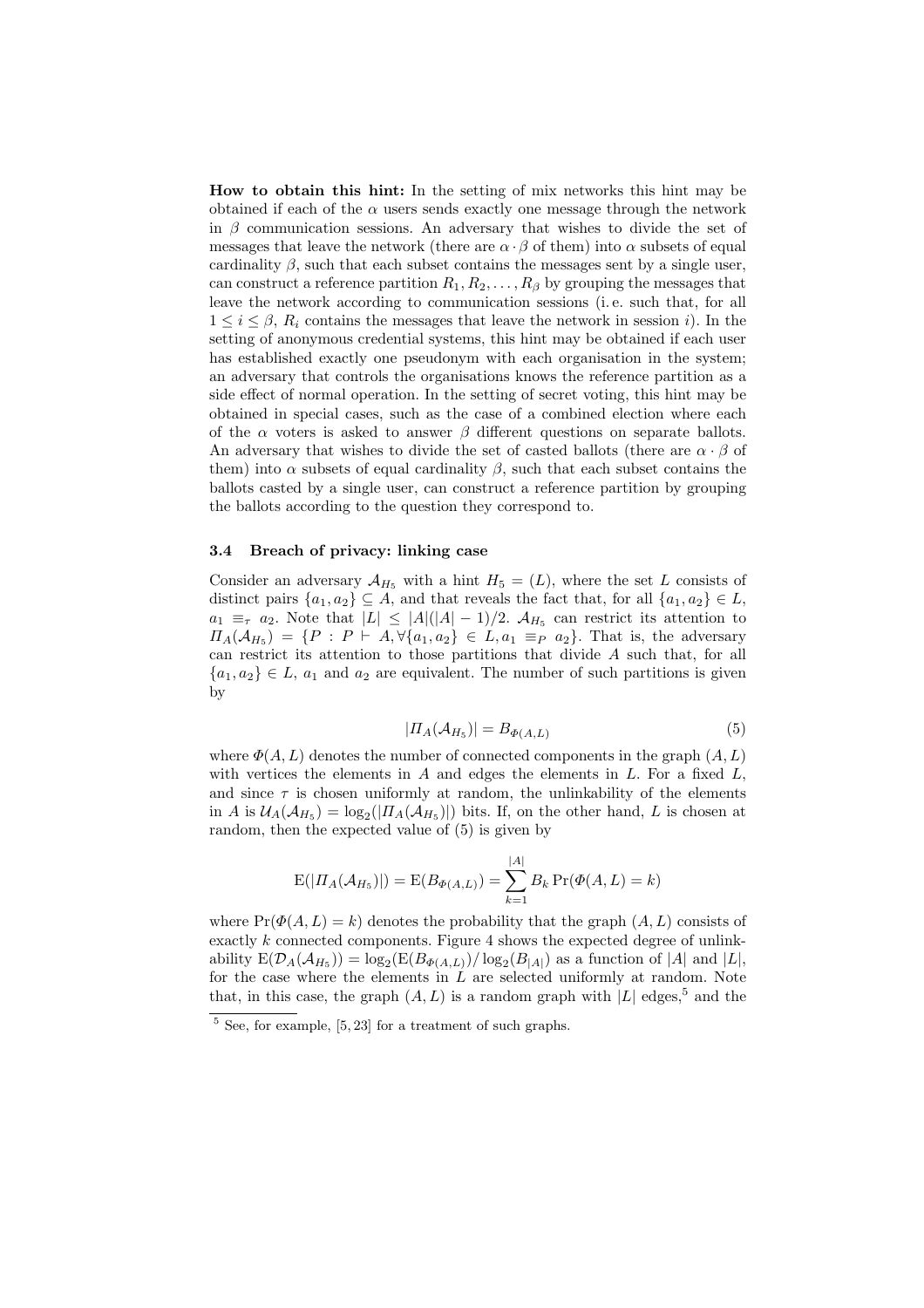probability  $Pr(\Phi(A, L) = k)$  depends only on |A| and |L|. Due to lack of an exact formula for  $Pr(\Phi(A, L) = k)$  (but see [21, 28]), the values shown in the figure are based on simulation. It is, of course, by no means necessary that the elements in L are selected uniformly at random; depending on the context and the power of the adversary, these elements may be selected by some other process that may lead to a faster or slower decrease in unlinkability.



Fig. 4: Expected degree of unlinkability  $E(D_A(\mathcal{A}_{H_5}))$  as a function of the number of elements  $|A|$  and the number of privacy breaches (linking case)  $|L|$ . The elements in L are selected uniformly at random.

How to obtain this hint: Each element  $\{a_1, a_2\} \in L$  can be seen as a privacy breach that tells the adversary that  $a_1$  and  $a_2$  are linked. In the setting of mix networks,  $a_1$  and  $a_2$  could be messages that leave the network; an adversary can link them based on e. g. their content or recipient. In the setting of anonymous credential systems,  $a_1$  and  $a_2$  could be transactions; an adversary can link them based on contextual information such as credential type [31], timing, location, or an identical piece of information that is attached to both transactions, e. g. a telephone number or an email address. In the setting of a combined election,  $a_1$ and  $a_2$  could be ballots; an adversary can link them based, for example, on the handwriting they may contain.

### 3.5 Breach of privacy: unlinking case

Consider an adversary  $\mathcal{A}_{H_6}$  with a hint  $H_6 = (U)$ , where the set U consists of distinct pairs  $\{a_1, a_2\} \subseteq A$ , and that reveals the fact that, for all  $\{a_1, a_2\} \in U$ ,  $a_1 \not\equiv_\tau a_2$ . Note that  $|U| \leq |A| \cdot (|A|-1)/2$ .  $\mathcal{A}_{H_6}$  can restrict its attention to  $\Pi_A(\mathcal{A}_{H_6}) = \{P : P \vdash A, \forall \{a_1, a_2\} \in U, a_1 \not\equiv_P a_2\}.$  That is, the adversary can restrict its attention to those partitions that divide A such that, for all  ${a_1, a_2} \in U$ ,  $a_1$  and  $a_2$  are in different equivalence classes. The number of such partitions is given by

$$
|II_A(\mathcal{A}_{H_6})| = \sum_{U' \subseteq U} (-1)^{|U'|} B_{\Phi(A, U')} \tag{6}
$$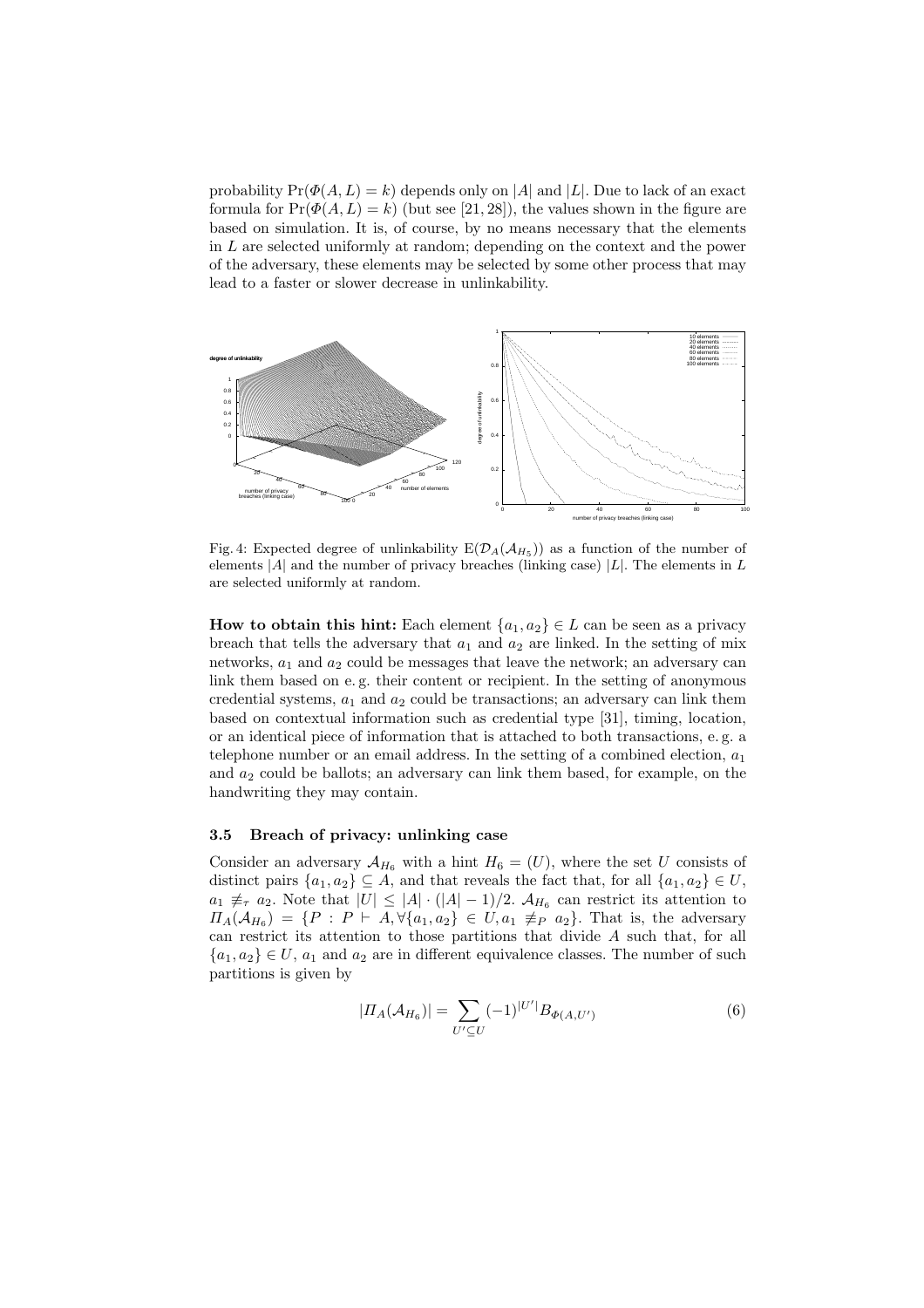where  $\Phi(A, U')$  denotes the number of connected components in the graph  $(A, U')$ with vertices the elements in  $A$  and edges the elements in  $U'$  (for a proof see Appendix D). For a fixed U, and since  $\tau$  is chosen uniformly at random, the unlinkability of the elements in A is  $\mathcal{U}_A(\mathcal{A}_{H_6}) = \log_2(|\Pi_A(\mathcal{A}_{H_6})|)$  bits. If, on the other hand, U is selected at random, the expected value of  $(6)$ , for a given number  $n$  of elements in  $U$ , is given by

$$
E(|\Pi_A(\mathcal{A}_{H_6})|) = \sum_{\substack{U \subseteq Z \\ |U| = n}} \Pr(U) \sum_{U' \subseteq U} (-1)^{|U'|} B_{\Phi(A, U')} \tag{7}
$$

where Z denotes the set of all distinct pairs  $\{a_1, a_2\} \subseteq A$  and  $Pr(U)$  denotes the probability that  $U$  is selected. Figure 5 shows the expected degree of unlinkability  $E(\mathcal{D}_A(\mathcal{A}_{H_6})) = \log_2 E(|H_A(\mathcal{A}_{H_6})|)/\log_2(B_{|A|})$  as a function of |A| and |U|, for the case where the elements in  $U$  are selected uniformly at random.<sup>6</sup> It is, of course, by no means necessary that the elements in  $U$  are selected uniformly at random; depending on the context and the power of the adversary, these elements may be selected by some other process that may lead to a faster or slower decrease in unlinkability.



Fig. 5: Expected degree of unlinkability  $E(D_A(\mathcal{A}_{H_6}))$  as a function of the number of elements  $|A|$  and the number of privacy breaches (unlinking case)  $|U|$ . The elements in  $U$  are selected uniformly at random.

How to obtain this hint: Each element  $\{a_1, a_2\} \in U$  can be seen as a privacy breach that tells the adversary that  $a_1$  and  $a_2$  are not linked. In the setting of mix networks,  $a_1$  and  $a_2$  could be messages that enter the network; an adversary can unlink them based on e. g. their content or sender. In the setting of anonymous credential systems,  $a_1$  and  $a_2$  could be transactions; an adversary can unlink them based on contextual information such as credential type,timing, location, or a piece of information that is attached to both transactions, e. g. two differing telephone numbers or email addresses. In the setting of a combined election,  $a_1$ 

 $6$  Since evaluating (7) takes time exponential in  $|U|$ , the results shown in Figure 5 were obtained by simulation.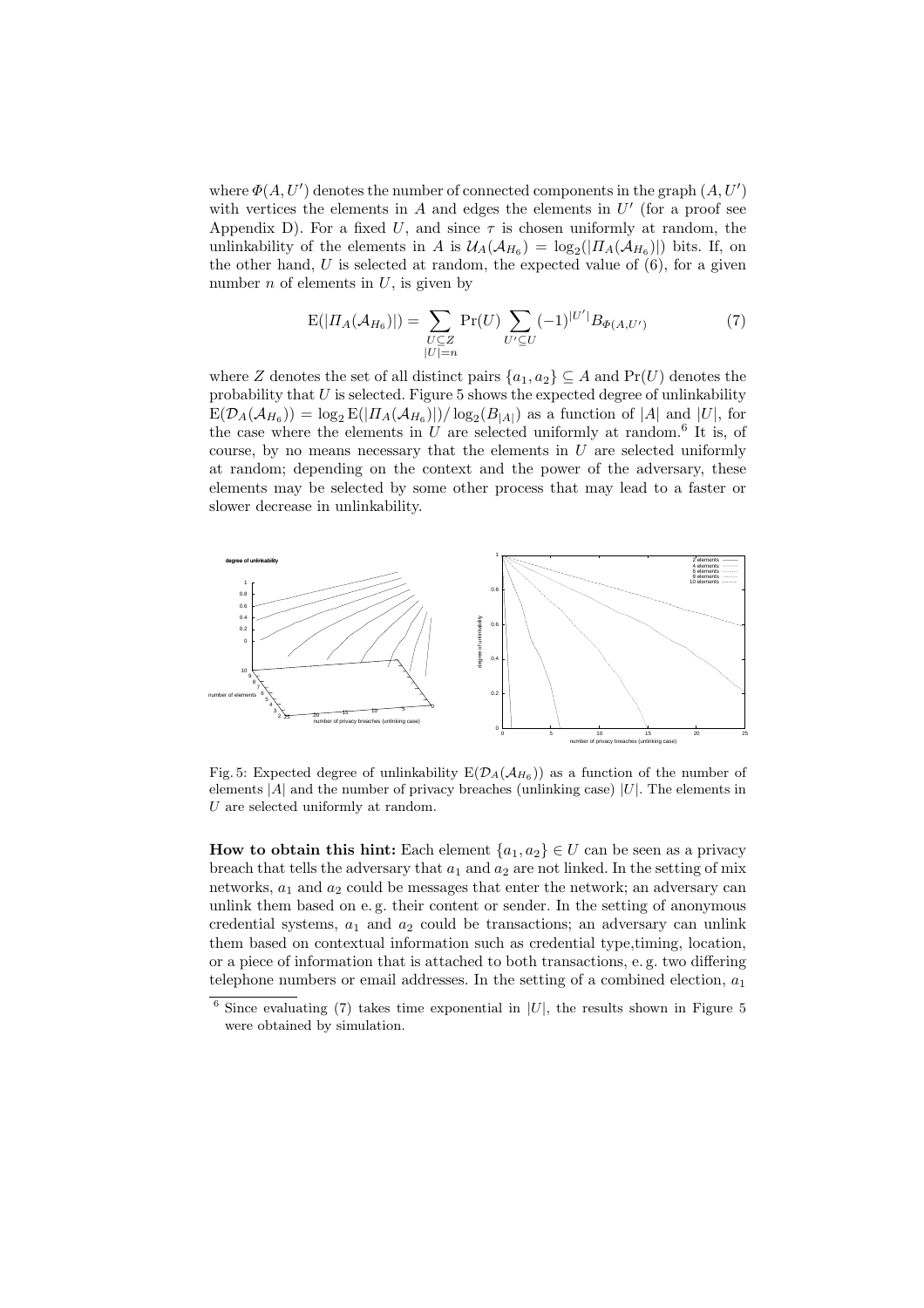and  $a_2$  could be ballots; an adversary can unlink them based, for example, on the handwriting they may contain.

Example: Let us briefly revisit the example from Section 2 at this point. Since the clerk knows that the calls  $\lambda_1$  and  $\lambda_2$  were made by men, and the calls  $\lambda_3$ and  $\lambda_4$  by women, he can effectively unlink  $\lambda_1$  and  $\lambda_2$  from  $\lambda_3$  and  $\lambda_4$ . That is, he has a hint  $H_6 = (U) = (\{(\lambda_1, \lambda_3), (\lambda_1, \lambda_4), (\lambda_2, \lambda_3), (\lambda_2, \lambda_4)\})$ . In order to evaluate (6) the value of  $\Phi(A, U')$  must be determined for each subset  $U' \subset U$ . In this example, we have

- the case where  $U' = U$  and  $\Phi(A, U') = 1$ ,
- four cases where  $|U'| = 3$  and  $\Phi(A, U') = 1$ ,
- six cases where  $|U'| = 2$  and  $\Phi(A, U') = 2$ ,
- four cases where  $|U'| = 1$  and  $\Phi(A, U') = 3$ , and
- the case where  $U' = \emptyset$  and  $\Phi(A, \emptyset) = 4$ .

That is, (6) evaluates to  $B_1 - 4B_1 + 6B_2 - 4B_3 + B_4 = 1 - 4 + 12 - 20 + 15 = 4$ , which coincides with the result from the trivial approach in Section 2.

#### 3.6 Breach of privacy: combined case

Consider an oracle which answers questions of the form 'are the elements  $(a_1, a_2)$ linked?' by either 'yes' or 'no', depending on whether  $a_1 \equiv_\tau a_2$  or  $a_1 \not\equiv_\tau a_2$ . An adversary  $\mathcal{A}_{H_7}$  with access to such an oracle obtains, in effect, a hint  $H_7 = (L, U)$ , where L and U are as described above. Note that  $L \cap U = \emptyset$  and  $|L| + |U| \leq |A| \cdot$  $(|A|-1)/2$ .  $\mathcal{A}_{H_7}$  can restrict its attention to  $\Pi_A(\mathcal{A}_{H_7}) = \{P : P \vdash A, \forall \{a_1, a_2\} \in$  $L, a_1 \equiv_P a_2 \wedge \forall \{a_1, a_2\} \in U, a_1 \not\equiv_P a_2\}, \text{ i.e. to those partitions that divide } A$ such that, for all  $\{a_1, a_2\} \in L$ ,  $a_1$  and  $a_2$  are equivalent and, for all  $\{a_1, a_2\} \in U$ ,  $a_1$  and  $a_2$  are not equivalent. The number of such partitions is given by

$$
|\Pi_A(\mathcal{A}_{H_7})| = \sum_{U' \subseteq \tilde{U}} (-1)^{|U'|} B_{\Phi(\tilde{A}, U')} \tag{8}
$$

where A denotes the set of components of the graph  $(A, L)$ , the set of edges U contains the edge  $\{c_1, c_2\}$ , where  $c_1, c_2 \in \overline{A}$  and  $c_1 \neq c_2$ , if and only if U contains a pair  $\{a_1, a_2\}$  such that either  $(a_1 \in c_1 \text{ and } a_2 \in c_2)$ , or  $(a_1 \in c_2 \text{ and } a_2 \in c_1)$ , and  $\Phi(\tilde{A}, U')$  denotes the number of components in the the graph  $(\tilde{A}, U')$  with vertices the elements in  $\tilde{A}$  and edges the elements in  $U'$ . In effect, the difference between equations (6) and (8) lies in the fact that the latter operates on a quotient graph — induced by  $L$  — of the graph on which the former operates.

For a fixed set of oracle calls, i.e. a fixed L and U, and since  $\tau$  is chosen uniformly at random, the unlinkability of the elements in A is  $\mathcal{U}_A(\mathcal{A}_{H_7}) =$  $\log_2(|\Pi_A(A_{H_7})|)$  bits. If, on the other hand,  $\tau$  and the oracle calls are selected at random, the expected value of (8), if exactly  $n = |L| + |U|$  oracle calls are made, is given by

$$
E(|\Pi_{A}(\mathcal{A}_{H_{7}})|) = \sum_{\substack{L, U \subseteq Z \\ |L| + |U| = n}} Pr(L \wedge U) \sum_{U' \subseteq \tilde{U}} (-1)^{|U'|} B_{\Phi(\tilde{A}, U')} \tag{9}
$$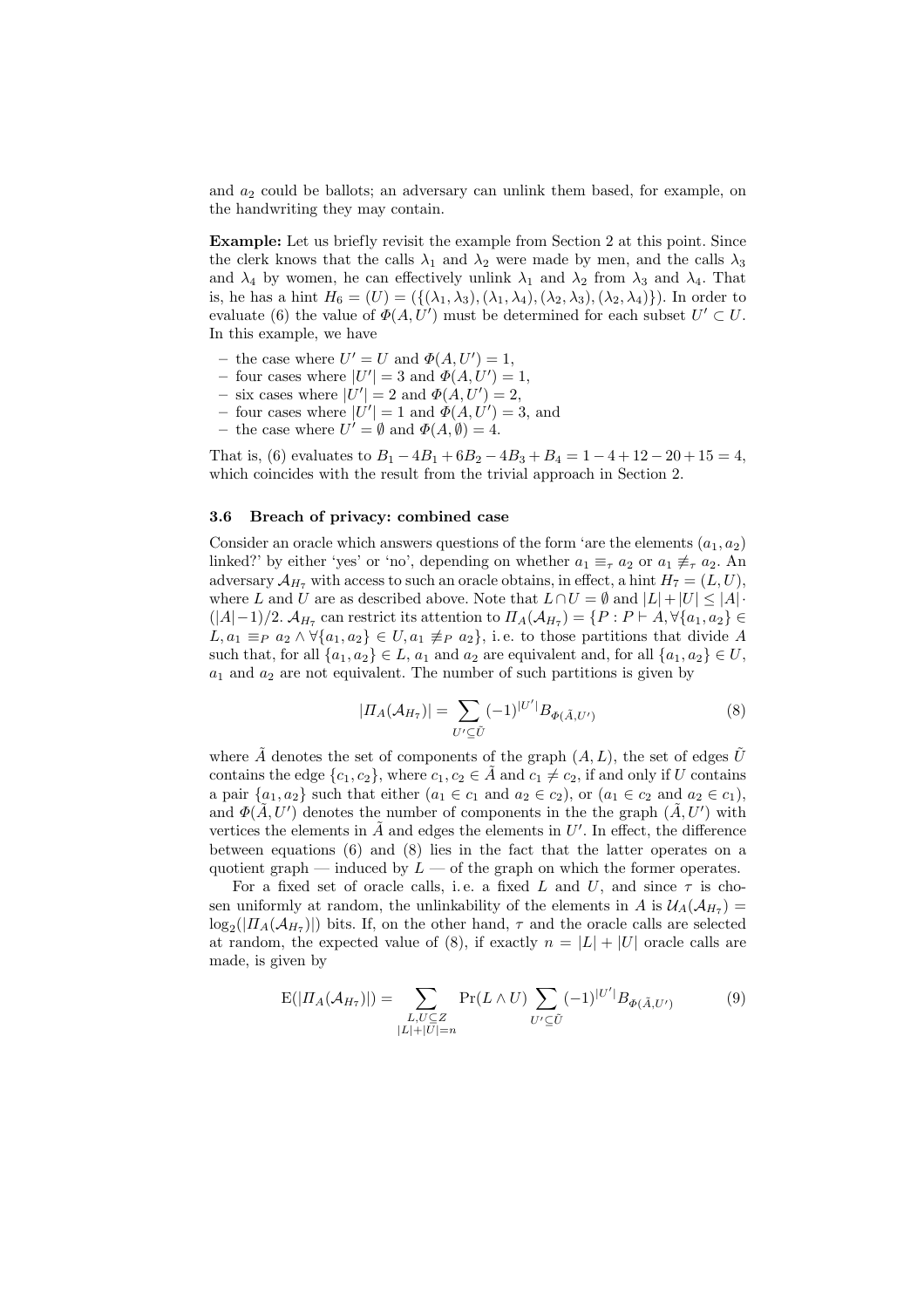where Z denotes the set of all distinct pairs  $\{a_1, a_2\} \subseteq A$  and  $Pr(L \wedge U)$  denotes the probability of selecting  $\tau$  and oracle calls such that L and U are the results of the oracle's answers. Figure 6 shows the expected degree of unlinkability  $E(\mathcal{D}_A(\mathcal{A}_{H_7})) = \log_2 E(|\Pi_A(\mathcal{A}_{H_7})|)/\log_2(B_{|A|})$  as a function of |A| and |L ∪ U|, for the case where  $\tau$  and the elements in  $L\cup U$  are selected uniformly at random.<sup>7</sup> It is, of course, by no means necessary that  $\tau$  and the elements in  $L \cup U$  are selected uniformly at random; depending on the context and the power of the adversary, these elements may be selected by some other process that may lead to a faster or slower decrease in unlinkability.



Fig. 6: Expected degree of unlinkability  $E(D_A(\mathcal{A}_{H_7}))$  as a function of the number of elements |A| and the number of privacy breaches  $|L \cup U|$ . The target partition  $\tau$  and the elements in  $L \cup U$  are selected uniformly at random.

How to obtain this hint: See sections 3.4 and 3.5.

## 4 Conclusion

In this paper, we considered the setting of a system that protects the unlinkability of certain elements of interest, and an adversary with the goal to nevertheless link these elements. We studied how a number of contextual hints, if disclosed to the adversary, affect its ability to link the elements. We conclude that, an adversary that knows only the number or the cardinality of the equivalence classes that the elements must be divided into (or a 'reference partition' as described in Section 3.3), is, in most cases, unable to link the elements with certainty. However, as Figures 1, 2, and 3 demonstrate, such knowledge nevertheless reduces the degree of unlinkability of the elements to a significant extent.

By contrast, an adversary that breaches privacy by linking and/or by unlinking pairs of elements, is able to identify the target partition (i.e. uniquely link all elements) after a certain number of breaches have occurred. However, if

<sup>&</sup>lt;sup>7</sup> Since evaluating (9) takes time exponential in  $|U|$ , the results shown in Figure 6 were obtained by simulation.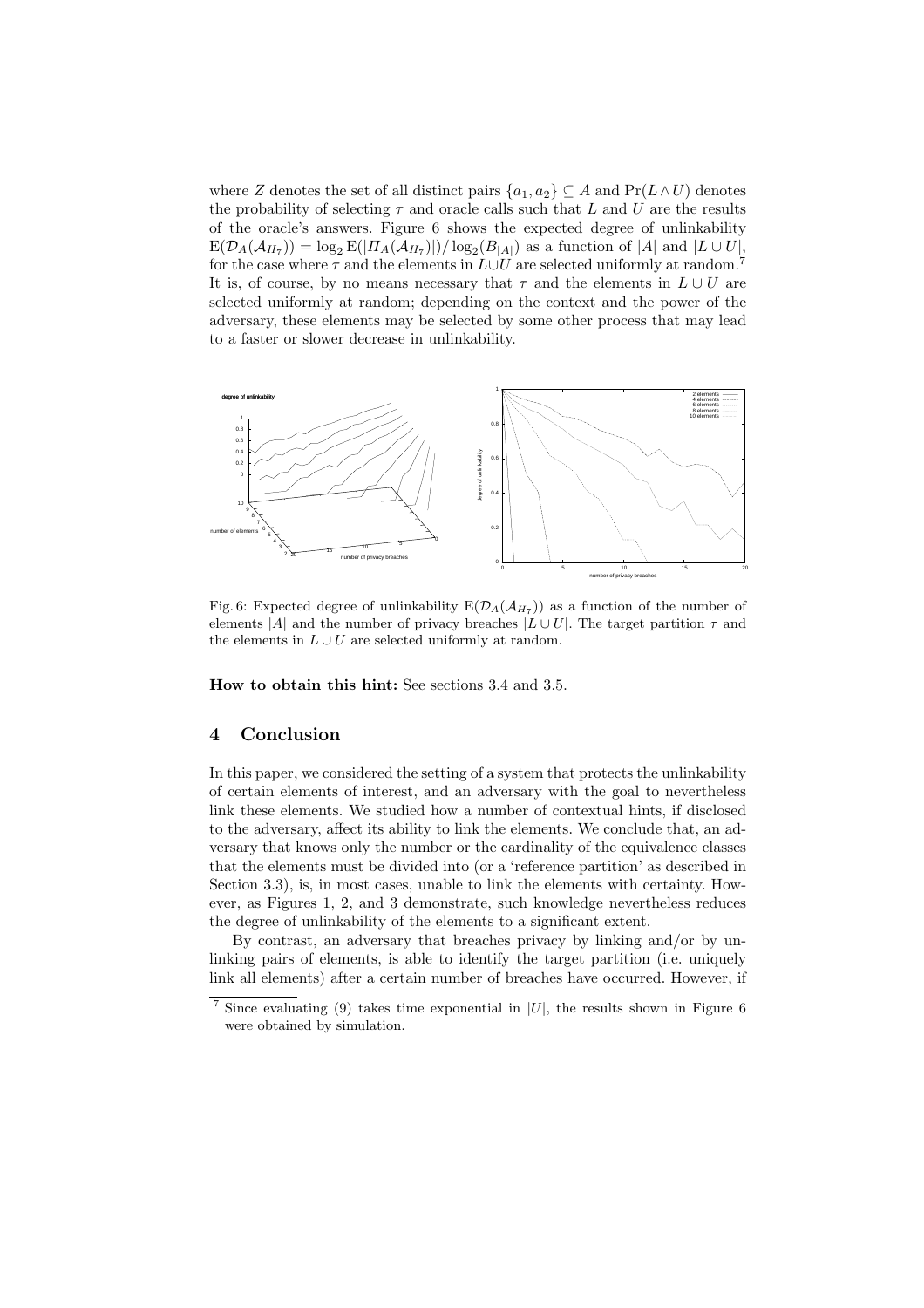the adversary is limited to linking (resp. unlinking), then this required number of privacy breaches can occur only in the extreme case where all elements are equivalent (resp. if each element constitutes a separate equivalence class) in the target partition. Figures 4, 5, and 6 demonstrate the significance of such breaches in an 'average' case, i.e. in the case where randomly selected pairs are linked or unlinked. Note that linking (Figure 4) has a significantly more dramatic effect on unlinkability compared to unlinking (Figure 5). This however, is not surprising, since 'belonging to the same equivalence class' is a transitive relation, while 'belonging to different equivalence classes' is not.

Finally, note that the list of hints studied in this paper is by no means exhaustive and that some types of hint may be of more practical relevance than others. Identifying other, practical types of hint that help an adversary to link otherwise unlinkable elements, and studying their effect on unlinkability, is a direction for further research.

## Acknowledgements

The authors would like to thank Michael Braun for his insightful suggestions, and Svante Janson for his pointers to some of the literature on random graphs.

# A Counterexample to the theorem in [37]

Theorem 1 in [37] claims that it cannot be reached that, for all arbitrarily chosen pairs  $\{a_1, a_2\} \subseteq A$ ,  $\Pr(a_1 \equiv_\tau a_2) = \Pr(a_1 \not\equiv_\tau a_2) = 1/2$ , from the point of view of  $\mathcal{A}_{H_2}$ .<sup>8</sup> This is wrong as the claim does not hold, for example, if  $|A| = 4$  and  $H_2 = (1, 3)$ . We remark that, more generally, the claim does not hold for all solutions of the system of equations

$$
\sum_{\beta \in H_2} \beta = |A|
$$
  

$$
\sum_{\beta \in H_2} \beta^2 = (|A|^2 + |A|)/2.
$$

## B Proof of (2) and (3)

Consider the task of dividing the elements in a set A into  $\alpha$  subsets such that, for all  $1 \leq i \leq \alpha$ , the *i*th subset contains exactly  $\beta_i$  elements. One can perform this task by first ordering the elements in A, and then putting the first  $\beta_1$ elements into the first subset, the next  $\beta_2$  elements into the second subset, and so on. If one performs this task for all  $|A|$ ! orderings of A, one ends up with only

 $8$  The claim has been rephrased in order to fit our notation.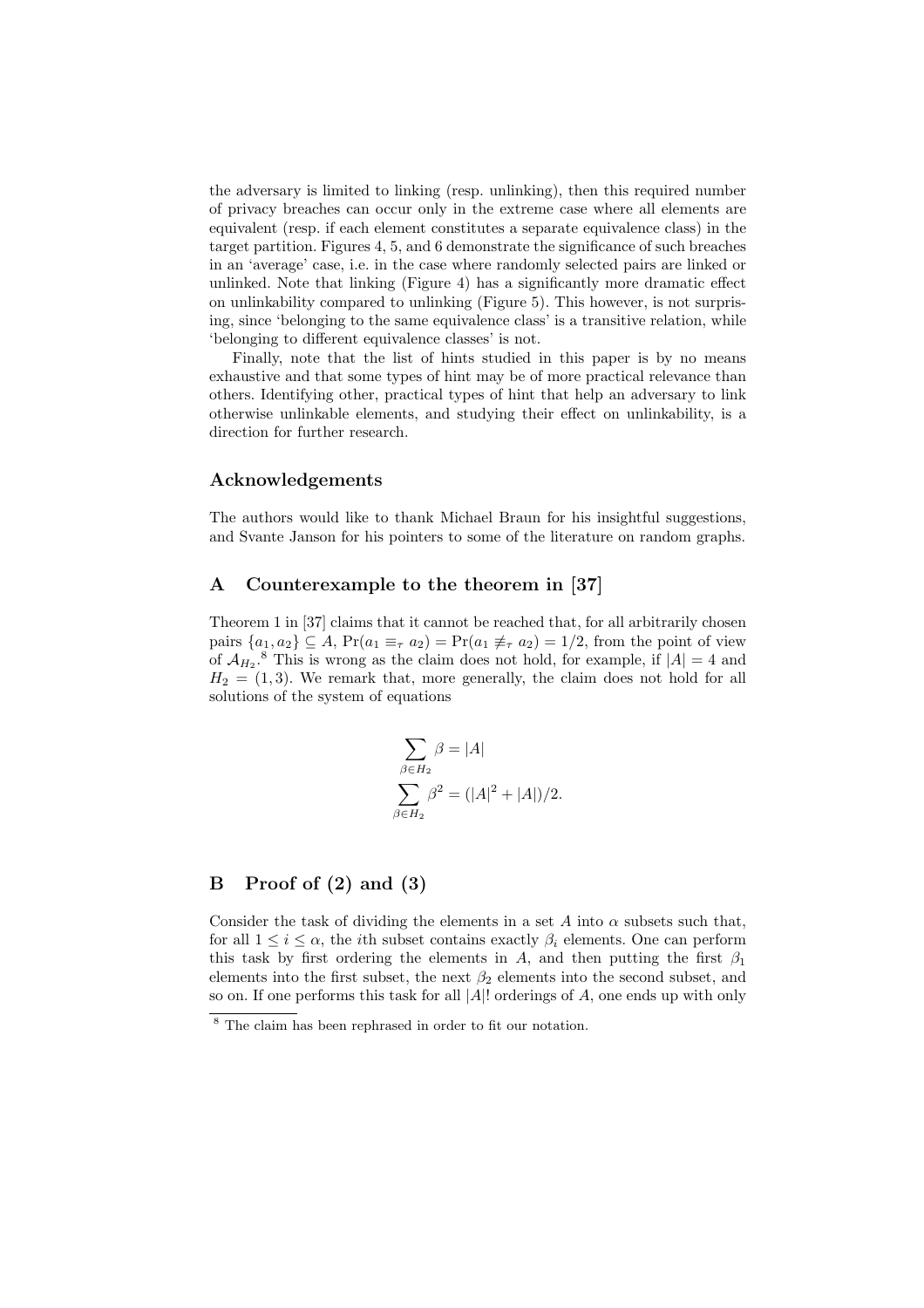$|A|!/( \beta_1! \cdot \beta_2! \cdots \beta_{\alpha}! )$  different outcomes, because permuting the elements in each subset does not make a difference. Moreover, since the equivalence classes of a partition are not ordered, i.e. one can permute the equivalence classes of the same size without changing the partition, the number of *distinct* partitions that divide A into  $\alpha$  subsets of cardinality  $\beta_1, \beta_2, \ldots, \beta_\alpha$ , is given by (2). Equation (3) follows as a special case.  $\Box$ 

## C Proof of (4)

Consider a set A, a partition  $\{R_1, R_2, \ldots, R_\beta\} \vdash A$  that divides A into  $\beta =$  $|A|/\alpha$  subsets of equal cardinality  $\alpha$ , and the task of dividing A into  $\alpha$  subsets of equal cardinality  $\beta$ , such that each subset contains exactly one element from  $R_1, R_2, \ldots, R_\beta$ . For ease of presentation, assume that, for all  $1 \leq i \leq \beta$ , there exists an ordering on the elements in  $R_i$ . Then one can perform this task by grouping the first element in each of  $R_1, R_2, \ldots, R_\beta$  into  $Q_1$ , the second element in each of  $R_1, R_2, \ldots, R_\beta$  into  $Q_2$ , and so on. By doing this, one ends up with a partition  $\{Q_1, Q_2, \ldots, Q_\alpha\} \vdash A$  that meets the requirements.

It is possible to construct another partition  $\{Q_1, Q_2, \ldots, Q_\alpha\} \vdash A$  that meets the requirements by permuting the elements in  $R_1, R_2, \ldots, R_\beta$  and then repeating the above procedure. Indeed, one can construct all partitions that meet the requirements by repeating the above procedure for all combinations of permutations of the elements in  $R_1, R_2, \ldots, R_\beta$ . If one does this for all such combinations, of which there exist  $\kappa = |R_1|! \cdot |R_2|! \cdots |R_\beta|! = (\alpha!)^\beta$ , each of the resulting  $\kappa$  partitions will appear exactly  $\alpha$ ! times, namely once for each permutation of the sets  $Q_1, Q_2, \ldots, Q_\alpha$ . Thus, the number of *distinct* partitions that divide A into  $\alpha$ subsets of equal cardinality  $\beta$ , such that each subset contains exactly one element from  $R_1, R_2, \ldots, R_\beta$ , is given by (4).

## D Proof of (6)

Let  $(A, U)$  denote an undirected graph without loops,  $\Phi(A, U)$  the number of connected components of  $(A, U)$ ,  $B_n$  the number of partitions of a set with n elements (see (1)), and  $\Psi(A, U)$  the number of partitions of A which are such that no edge  $e \in U$  connects two vertices in the same equivalence class. That is,  $\Psi(A, U) \stackrel{def}{=} |\{P : P \vdash A, \forall \{a_1, a_2\} \in U, a_1 \not\equiv_P a_2\}|.$  We prove (6), i.e.

$$
\Psi(A, U) = \sum_{U' \subseteq U} (-1)^{|U'|} B_{\Phi(A, U')},
$$

by induction over  $|U|$ . We actually prove a stronger result, namely that the above equation holds not only if  $(A, U)$  is a simple graph, but also if it is a multigraph without loops.

*Proof.* If  $U = \emptyset$ , then  $\Psi(A, U) = B_{|A|}$  in accordance with (6). For  $U \neq \emptyset$ , let e denote an edge in U, and  $Y = U \setminus \{e\}$ . We distinguish between the following two cases.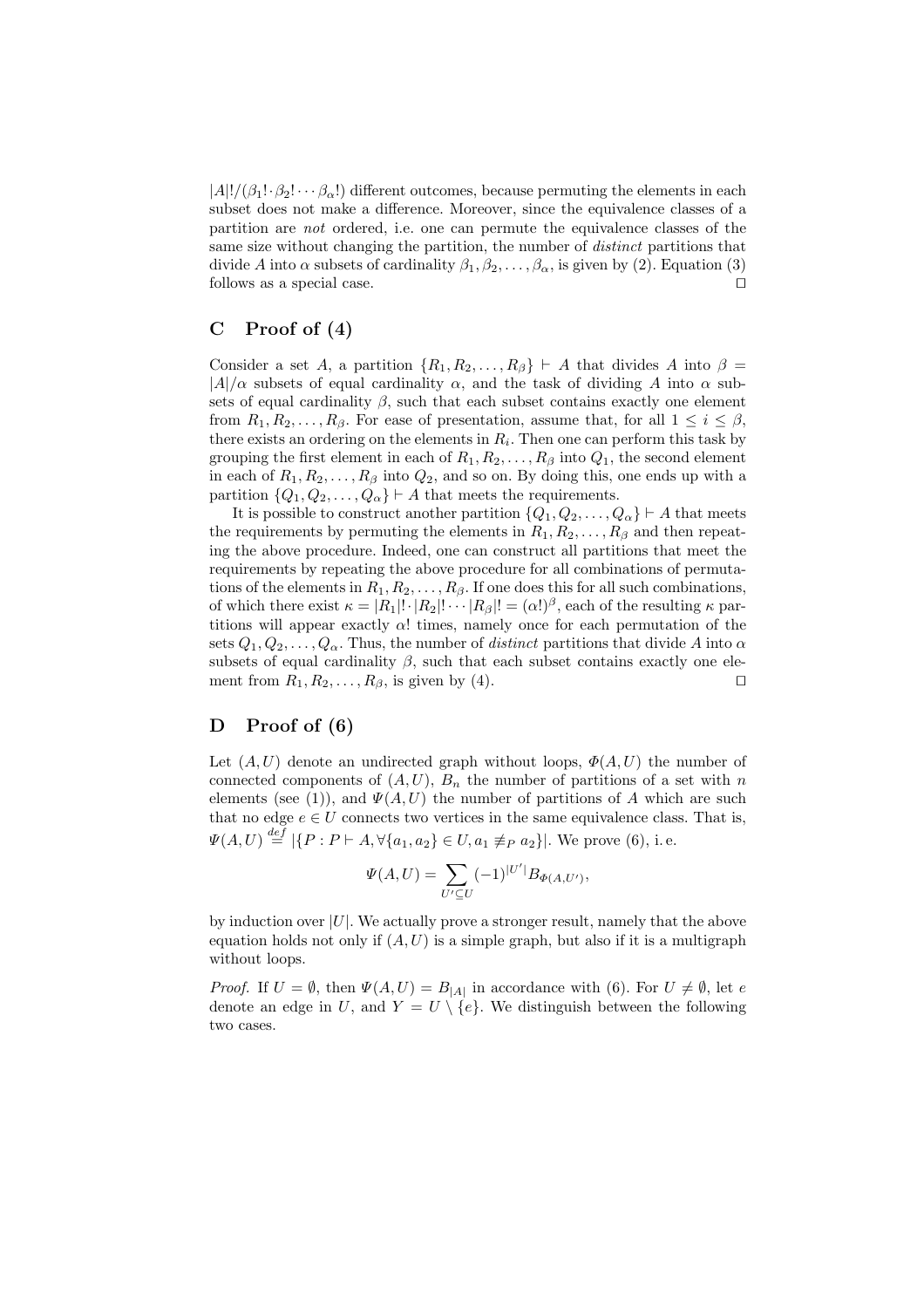Case 1. There exists an edge  $e' \in Y$  connecting the same pair of nodes as e. In this case,

$$
\Psi(A, U) = \Psi(A, Y)
$$

by definition of  $\Psi$ .

$$
=\sum_{Y'\subseteq Y}(-1)^{|Y'|}B_{\Phi(A,Y')}
$$

by induction since  $|Y| = |U| - 1$ ,

$$
= \sum_{Y'\subseteq Y} (-1)^{|Y'|} B_{\Phi(A,Y')} + \sum_{U'\subseteq U\setminus\{e'\}} ((-1)^{|U'|} B_{\Phi(A,U')} + (-1)^{|U'\cup\{e'\}|} B_{\Phi(A,U'\cup\{e'\})})
$$

because  $(-1)^{|U' \cup \{e'\}|}B_{\Phi(A, U' \cup \{e'\})} = -(-1)^{|U'|}B_{\Phi(A, U')},$  and, finally,

$$
= \sum_{U' \in U} (-1)^{|U'|} B_{\Phi(A, U')}
$$

since for all  $U' \subseteq U$  it holds that either  $e \notin U'$ ,  $e \in U'$  and  $e' \notin U'$ , or  $e \in U'$ and  $e' \in U'$ .

Case 2. There exists no edge in Y connecting the same pair of nodes as e. In this case, by definition of  $\Psi$ ,

$$
\Psi(A, U) = \Psi(A, Y) - X,
$$

where  $X$  denotes the number of partitions of  $A$  such that the nodes connected by e are equivalent, but no edge in Y connects equivalent nodes. That is,  $X =$  $|\{P : P \vdash A, \forall \{a_1, a_2\} \in Y, a_1 \not\equiv_P a_2 \land a_e \equiv_P a'_e\}|$ , where  $a_e$  and  $a'_e$  denote the nodes connected by e.

We now define  $(\tilde{A}, \tilde{U})$  as the graph obtained from  $(A, U)$  by merging the nodes connected by e. Note that the edges in  $\tilde{U}$  are in one-to-one correspondence with those in  $U \setminus \{e\} = Y$ , in particular  $|\tilde{U}| = |U| - 1$ . Also note that due to the merging, even if  $(A, U)$  is a simple graph,  $(\tilde{A}, \tilde{U})$  may be a multigraph (although, since e is removed, without any loops). By construction of  $(\tilde{A}, \tilde{U})$ , we have  $X = \Psi(\tilde{A}, \tilde{U})$  and, therefore,

$$
\Psi(A, U) = \Psi(A, Y) - \Psi(\tilde{A}, \tilde{U})
$$
  
= 
$$
\sum_{Y' \subseteq Y} (-1)^{|Y'|} B_{\Phi(A, Y')} - \sum_{\tilde{U}' \subseteq \tilde{U}} (-1)^{|\tilde{U}'|} B_{\Phi(\tilde{A}, \tilde{U}')}
$$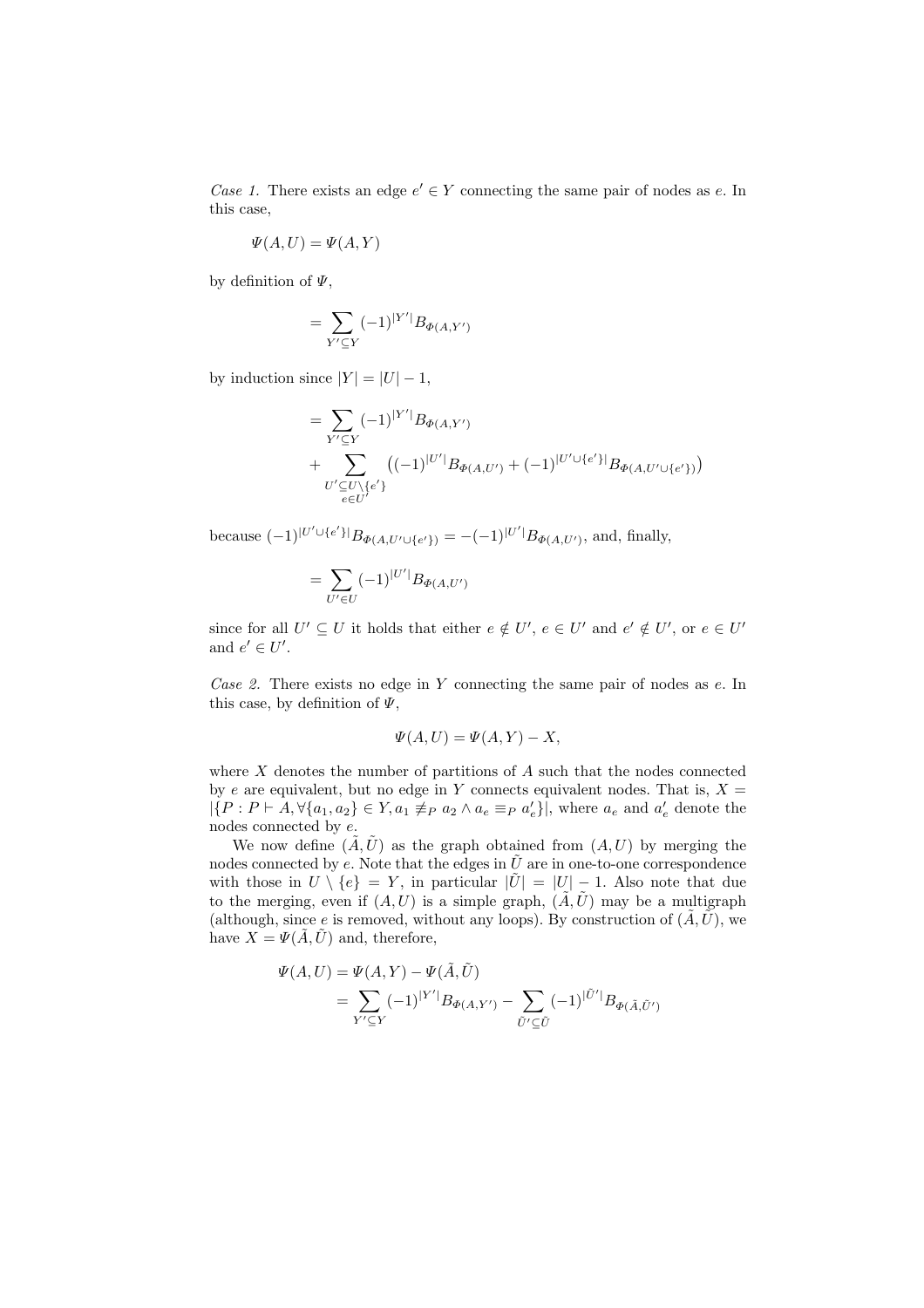by induction, since  $|Y| = |U| - 1$  and  $|\tilde{U}| = |U| - 1$ ,

$$
= \sum_{Y'\subseteq Y} (-1)^{|Y'|} B_{\Phi(A,Y')} - \sum_{\substack{U'\subseteq U\\e\in U'}} (-1)^{|U'|-1} B_{\Phi(A,U')}
$$

because  $\Phi(\tilde{A}, \tilde{U}') = \Phi(A, U')$  for the subset  $U' \subset U$  containing the nodes corresponding to those in  $\tilde{U}'$  and additionally e,

$$
= \sum_{U' \in U} (-1)^{|U|} B_{\Phi(A, U')}.
$$

This completes the proof.  $\Box$ 

# References

- 1. B. Adida. Advances in cryptographic voting systems. PhD thesis, Massachusetts Institute of Technology, 2006.
- 2. D. Agrawal, D. Kesdogan, and S. Penz. Probabilistic treatment of mixes to hamper traffic analysis. In 2003 IEEE Symposium on Security and Privacy (S&P 2003), 11–14 May 2003, Berkeley, CA, USA, pages 16–27. IEEE Computer Society, 2003.
- 3. E. T. Bell. Exponential numbers. American Mathematical Monthly, 41:411–419, 1934.
- 4. O. Berthold, H. Federrath, and S. Köpsell. Web mixes: A system for anonymous and unobservable internet access. In H. Federrath, editor, Designing Privacy Enhancing Technologies, International Workshop on Design Issues in Anonymity and Unobservability, Berkeley, CA, USA, July 25–26, 2000, Proceedings, volume 2009 of Lecture Notes in Computer Science, pages 115–129. Springer Verlag, Berlin, 2001.
- 5. B. Bollobás. Random Graphs. Number 73 in Cambridge Studies in Advanced Mathematics. Cambridge University Press, second edition, 2001.
- 6. D. Boneh and P. Golle. Almost entirely correct mixing with applications to voting. In V. Atluri, editor, Proc. of the 9th ACM Conference on Computer and Communications Security, pages 68–77. ACM Press, 2002.
- 7. J. Camenisch and A. Lysyanskaya. An efficient system for non-transferable anonymous credentials with optional anonymity revocation. In B. Pfitzmann, editor, Advances in Cryptology — EUROCRYPT 2001, International Conference on the Theory and Application of Cryptographic Techniques, Innsbruck, Austria, May 6– 10, 2001, Proceedings, volume 2045 of Lecture Notes in Computer Science, pages 93–118. Springer Verlag, Berlin, 2001.
- 8. J. Camenisch and A. Lysyanskaya. Signature schemes and anonymous credentials from bilinear maps. In M. Franklin, editor, Proceedings of the 24th Annual International Cryptology Conference, Santa Barbara, California, USA, August 15-  $19 - C\text{RYPTO } 2004$ , volume 3152 of *Lecture Notes in Computer Science*, pages 56–72. Springer Verlag, Berlin, 2004.
- 9. D. Chaum. Untraceable electronic mail, return addresses, and digital pseudonyms. Communications of the ACM, 24(2):84–90, 1981.
- 10. D. Chaum. Security without identification: transaction systems to make big brother obsolete. Communications of the ACM, 28(10):1030–1044, 1985.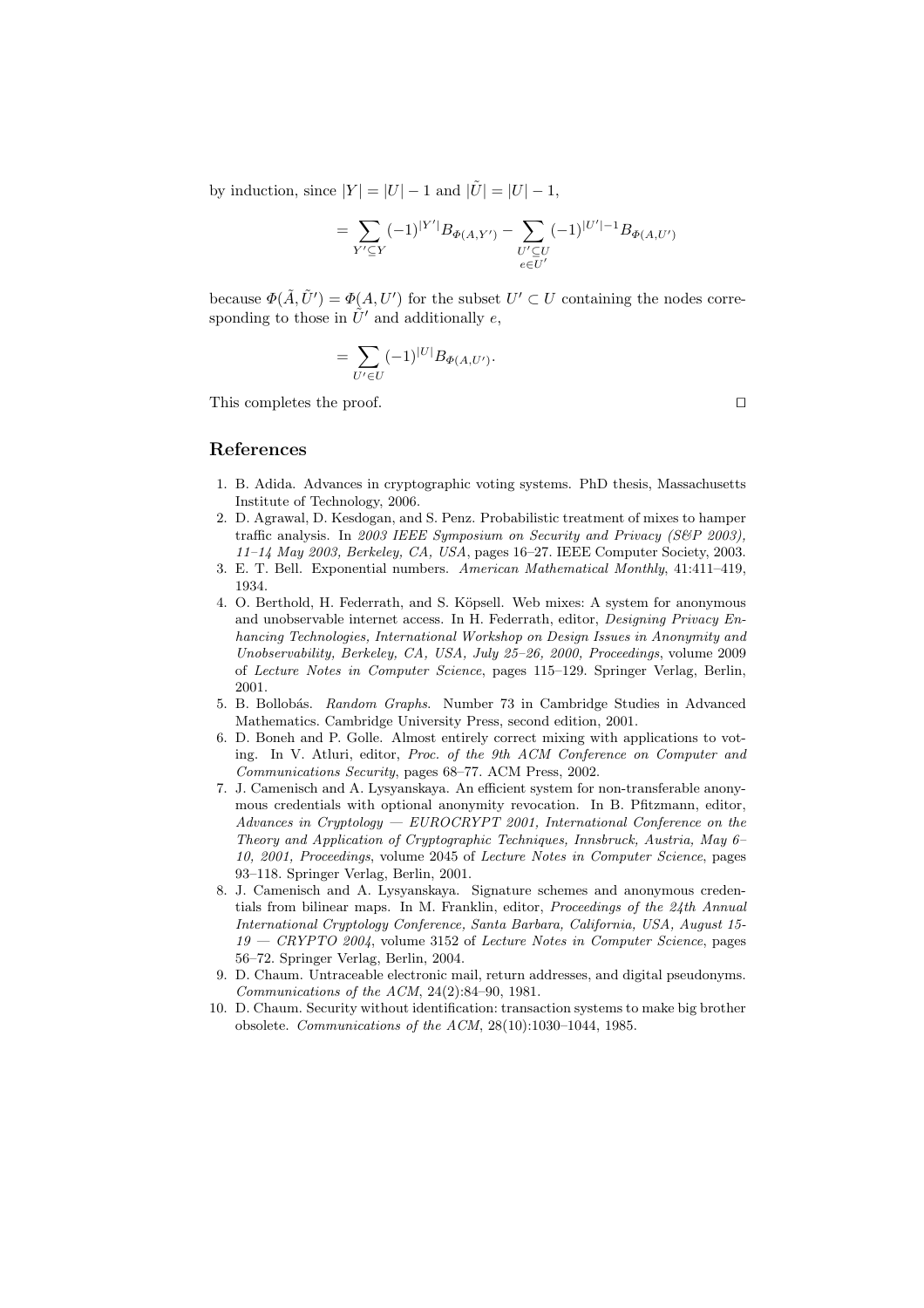- 11. D. Chaum. Showing credentials without identification: transferring signatures between unconditionally unlinkable pseudonyms. In J. Seberry and J. Pieprzyk, editors, Advances in Cryptology – AUSCRYPT 90, volume 453 of Lecture Notes in Computer Science, pages 246–264. Springer Verlag, Berlin, 1990.
- 12. L. Chen. Access with pseudonyms. In E. Dawson and J. D. Golic, editors, Cryptography: Policy and Algorithms, International Conference, Brisbane, Queensland, Australia, July 3-5, 1995, Proceedings, number 1029 in Lecture Notes in in Computer Science, pages 232–243. Springer Verlag, Berlin, 1995.
- 13. L. Chen, M. Enzmann, A.-R. Sadeghi, M. Schneider, and M. Steiner. A privacyprotecting coupon system. In A. S. Patrick and M. Yung, editors, Financial Cryptography and Data Security, 9th International Conference, FC 2005, Roseau, The Commonwealth of Dominica, February 28–March 3, 2005, Revised Papers, volume 3570 of Lecture Notes in Computer Science, pages 93–108. Springer Verlag, Berlin, 2005.
- 14. I. Damgård. Payment systems and credential mechanisms with provable security against abuse by individuals. In S. Goldwasser, editor, Advances in Cryptology CRYPTO '88: Proceedings, number 403 in Lecture Notes in Computer Science, pages 328–335. Springer Verlag, Berlin, 1990.
- 15. G. Danezis and A. Serjantov. Statistical disclosure or intersection attacks on anonymity systems. In J. Fridrich, editor, Information Hiding, 6th International Workshop, IH 2004, Toronto, Canada, May 23–25, 2004, Revised Selected Papers, volume 3200 of Lecture Notes in Computer Science, pages 293–308. Springer Verlag, Berlin, May 2004.
- 16. C. Díaz and B. Preneel. Reasoning about the anonymity provided by pool mixes that generate dummy traffic. In J. Fridrich, editor, Information Hiding, 6th International Workshop, IH 2004, Toronto, Canada, May 23–25, 2004, Revised Selected Papers, volume 3200 of Lecture Notes in Computer Science, pages 309–325. Springer Verlag, Berlin, May 2004.
- 17. C. Díaz and B. Preneel. Security, Privacy and Trust in Modern Data Management, chapter Accountable Anonymous Communication. Springer Verlag, Berlin, 2006. in print.
- 18. C. Díaz, S. Seys, J. Claessens, and B. Preneel. Towards measuring anonymity. In R. Dingledine and P. F. Syverson, editors, Privacy Enhancing Technologies, Second International Workshop, PET 2002, San Francisco, CA, USA, April 14–15, 2002, Revised Papers, number 2482 in Lecture Notes in Computer Science, pages 54–68. Springer Verlag, Berlin, 2002.
- 19. R. Dingledine, N. Mathewson, and P. F. Syverson. Tor: The second-generation onion router. In Proceedings of the 13th USENIX Security Symposium, August 9–13, 2004, San Diego, CA, USA, pages 303–320. USENIX, 2004.
- 20. J. Douceur. The Sybil attack. In P. Druschel, F. Kaashoek, and A. Rowstron, editors, Peer-to-Peer Systems, First International Workshop, IPTPS 2002, Cambridge, MA, USA, March 7–8, 2002, Revised Papers, number 2429 in Lecture Notes in Computer Science, pages 251–260. Springer Verlag, Berlin, 2002.
- 21. P. Erdős and A. Rényi. On random graphs I. Publicationes Mathematicae Debrecen, 6:290–297, 1959.
- 22. R. L. Graham, D. E. Knuth, and O. Patashnik. Concrete Mathematics: A Foundation for Computer Science, chapter 6.1, pages 257–267. Addison-Wesley, 2nd edition, 1994.
- 23. S. Janson, T. Łuczak, and A. Ruciński. Random Graphs. Interscience Series in Discrete Mathematics and Optimization. John Wiley & Sons, Inc., 2000.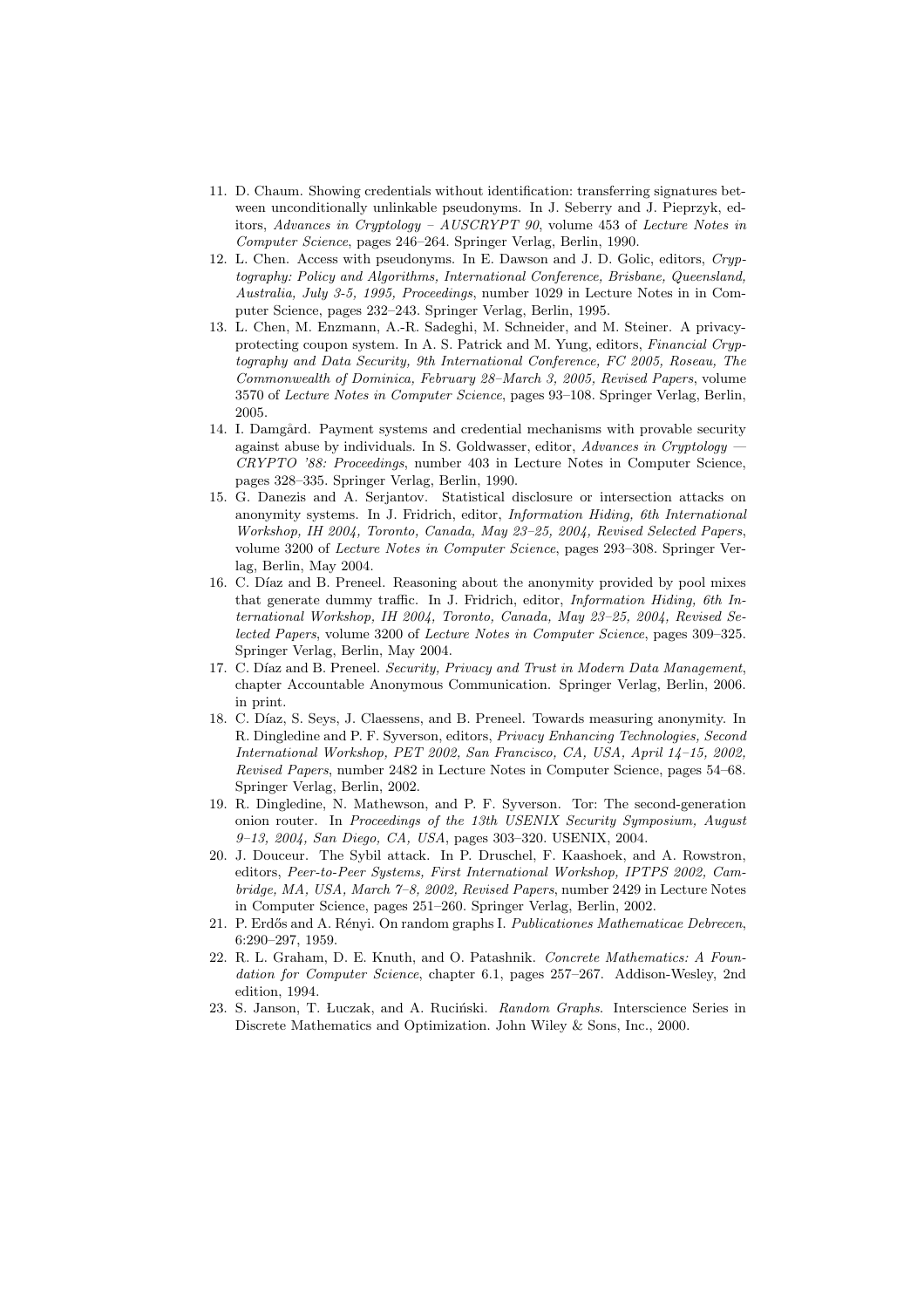- 24. D. Kagan. The origin and purposes of ostracism. Hesperia, 30(4):393–401, October 1961.
- 25. D. Kesdogan, D. Agrawal, and S. Penz. Limits of anonymity in open environments. In F. Petitcolas, editor, Information Hiding, 5th International Workshop, IH 2002, Noordwijkerhout, The Netherlands, October 7–9, 2002, Revised Papers, volume 2578 of Lecture Notes in Computer Science, pages 53–69. Springer Verlag, Berlin, 2003.
- 26. D. Kesdogan, J. Egner, and R. Büschkes. Stop-and-go-mixes providing probabilistic anonymity in an open system. In D. Aucsmith, editor, Information Hiding, Second International Workshop, Portland, Oregon, USA, April 14–17, 1998, Proceedings, volume 1525 of Lecture Notes in Computer Science, pages 83–98. Springer Verlag, Berlin, 1998.
- 27. M. Klonowski and M. Kutylowski. Provable anonymity for networks of mixes. In M. Barni, J. Herrera-Joancomartí, S. Katzenbeisser, and F. Pérez-González, editors, Information Hiding, 7th International Workshop, IH 2005, Barcelona, Spain, June 6–8, 2005, Revised Selected Papers, volume 3727 of Lecture Notes in Computer Science, pages 26–38. Springer Verlag, Berlin, 2005.
- 28. R. F. Ling. The expected number of components in random linear graphs. The Annals of Probability, 1(5):876–881, 1973.
- 29. A. Lysyanskaya, R. L. Rivest, A. Sahai, and S. Wolf. Pseudonym systems. In H. M. Heys and C. M. Adams, editors, Selected Areas in Cryptography, 6th Annual International Workshop, SAC'99, Kingston, Ontario, Canada, August 9-10, 1999, Proceedings, volume 1758 of Lecture Notes in Computer Science, pages 184–199. Springer Verlag, Berlin, 2000.
- 30. N. Mathewson and R. Dingledine. Practical traffic analysis: Extending and resisting statistical disclosure. In D. Martin and A. Serjantov, editors, Privacy Enhancing Technologies, 4th International Workshop, PET 2004, Toronto, Canada, May 26–28, 2004, Revised Selected Papers, volume 3424 of Lecture Notes in Computer Science, pages 17–34. Springer Verlag, Berlin, 2004.
- 31. A. Pashalidis and B. Meyer. Linking anonymous transactions: The consistent view attack. In Proceedings of Privacy Enhancing Technologies, 6th International Workshop, PET 2006, number 4258 in Lecture Notes in Computer Science (to be published). Springer Verlag, Berlin, 2006.
- 32. G. Persiano and I. Visconti. An efficient and usable multi-show non-transferable anonymous credential system. In A. Juels, editor, Proceedings of the Eighth International Financial Cryptography Conference  $(FC'04)$ , volume 3110 of Lecture Notes in Computer Science, pages 196–211. Springer Verlag, Berlin, 2004.
- 33. M. K. Reiter and A. D. Rubin. Crowds: anonymity for Web transactions. ACM Transactions on Information and System Security, 1(1):66–92, 1998.
- 34. M. Rennhard and B. Plattner. Introducing morphmix: peer-to-peer based anonymous internet usage with collusion detection. In S. Jajodia and P. Samarati, editors, Proceedings of the 2002 ACM Workshop on Privacy in the Electronic Society, WPES 2002, Washington, DC, USA, November 21, 2002, pages 91–102. ACM, 2002.
- 35. G. C. Rota. The number of partitions of a set. American Mathematical Monthly, 71:498–504, 1964.
- 36. A. Serjantov and G. Danezis. Towards an information theoretic metric for anonymity. In R. Dingledine and P. F. Syverson, editors, Privacy Enhancing Technologies, Second International Workshop, PET 2002, San Francisco, CA, USA, April 14–15, 2002, Revised Papers, volume 2482 of Lecture Notes in Computer Science, pages 41–53. Springer Verlag, Berlin, 2002.